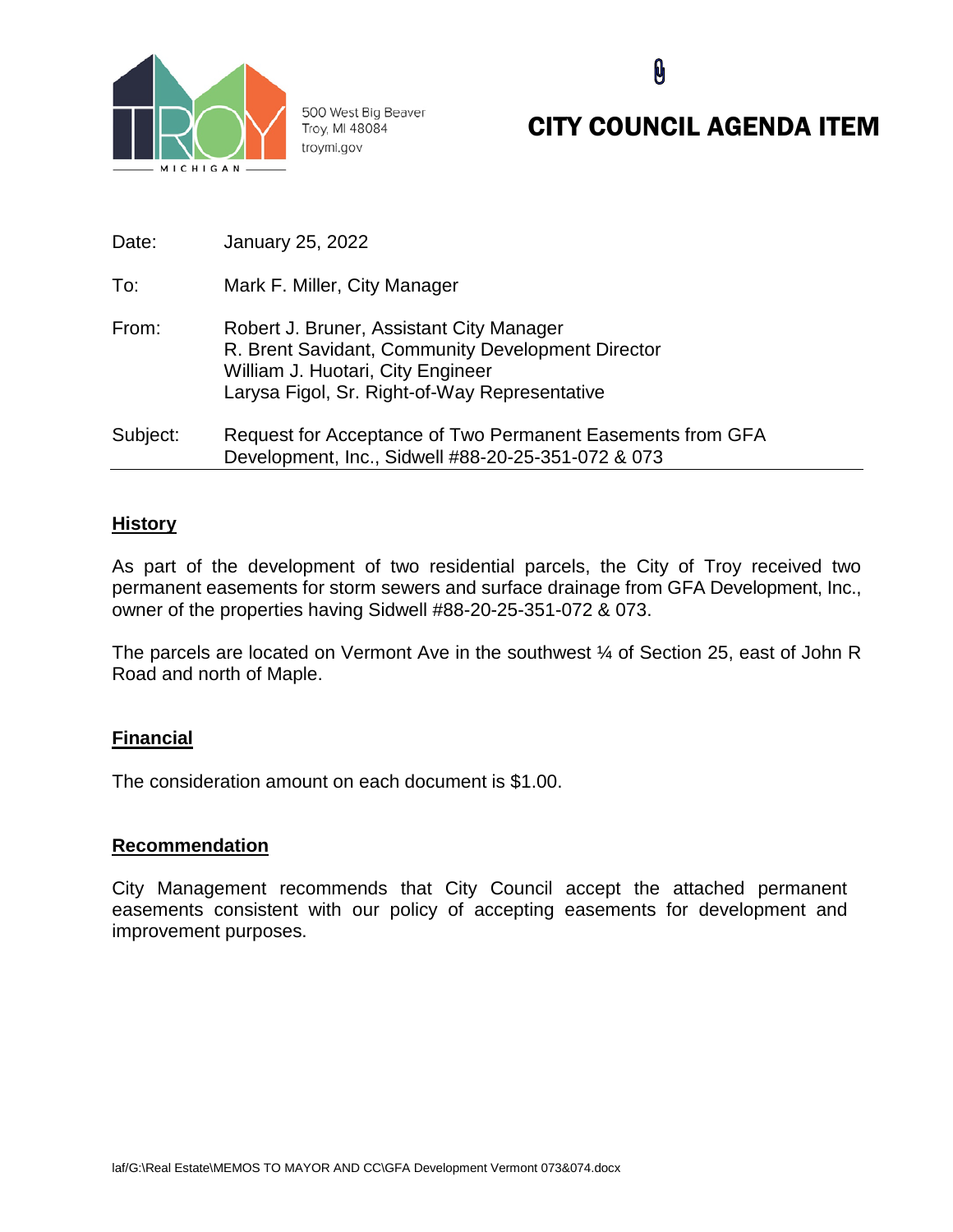

Map Scale: 1= 428

Note: The information provided by this application has been compiled from recorded deeds, plats, tax maps, surveys, and other public records and data. It is not a legally recorded map survey. Users of this data are hereby notified that the source Created: January 25, 2022 **information represented should be consulted for verification**.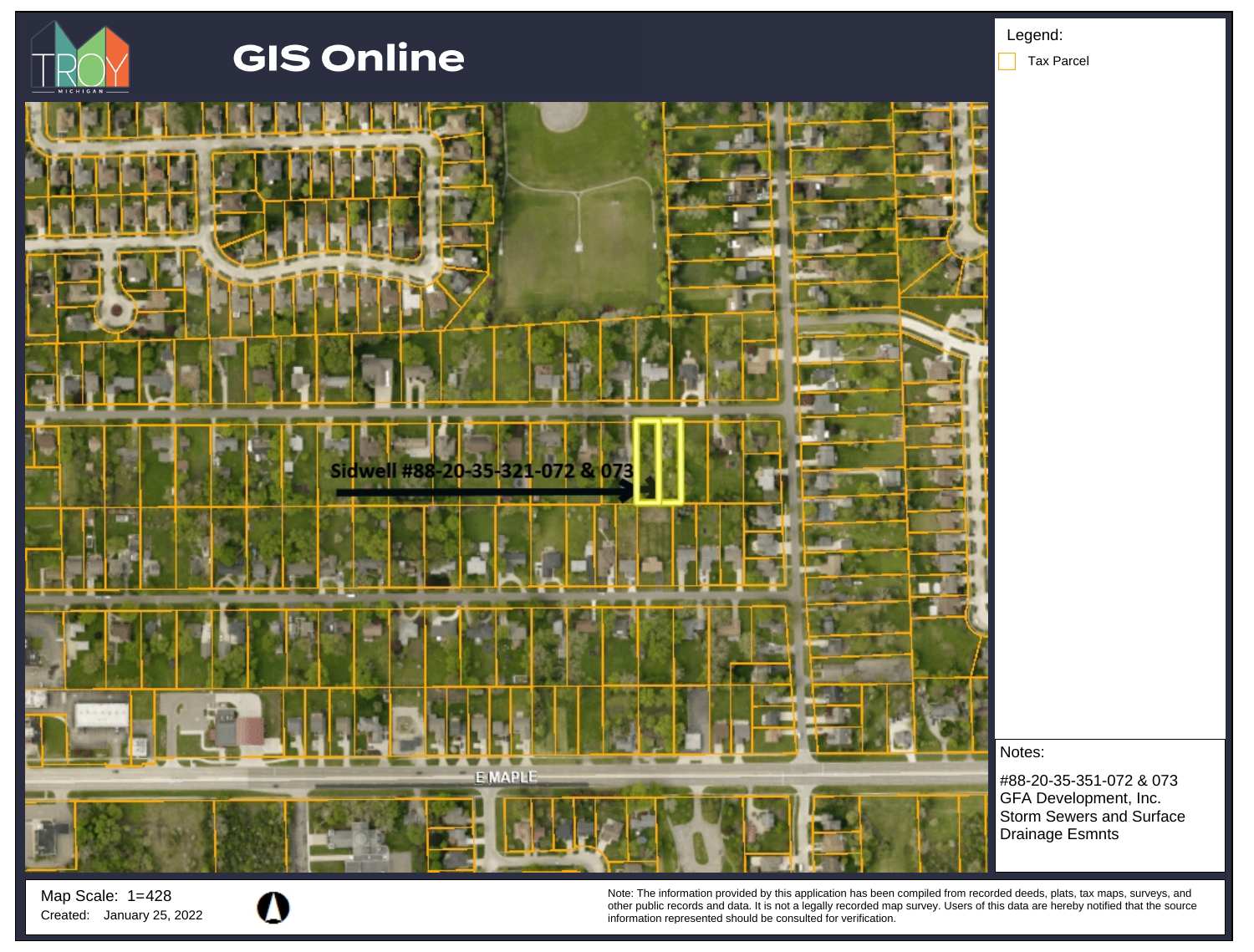## PERMANENT EASEMENT FOR STORM SEWERS AND SURFACE DRAINAGE

Sidwell #88-20-25-351-072 (pt of)

GFA DEVELOPMENT, INC., a Michigan corporation, Grantor, whose address 3301 Mirage Drive, Troy, MI 48083, for and in consideration of the sum of: One and no/100 Dollar (\$1.00) paid by the CITY OF TROY. a Michigan municipal corporation, Grantee, whose address is 500 West Big Beaver Road, Troy, Michigan, 48084 grants to the Grantee the right to access, construct, reconstruct, modify, operate, maintain, repair, upgrade, improve, inspect, enlarge or remove and/or replace storm sewers and surface drainage said easement for land situated in the City of Troy, Oakland County, Michigan described as:

The East 6.00 feet of the West 62.50 feet of Lot 74 of Supervisor's Plat of Maple Acres.

and to enter upon sufficient land adjacent to said improvement(s) for the purpose of the construction, operation, maintenance, repair and/or replacement thereof.

The premises so disturbed by the exercise of any of the foregoing powers shall be reasonably restored to its original condition by the Grantee.

This instrument shall be binding upon and inure to the benefit of the parties hereto, their heirs, representatives, successors and assigns and the covenants contained herein shall run with the land.

IN WITNESS WHEREOF, the undersigned hereunto affixed  $\frac{1}{2}$  signature(s) this  $24$ <sup>th</sup> day of January, 2022.

GFA Development, Inc., a Michigan corporation By  $(L.S.)$ Gary Abitheira Its: President

**STATE OF MICHIGAN** COUNTY OF OAKLAND

The foregoing instrument was acknowledged before me this  $\chi^2/\gamma$ day of January, 2022, by Gary Abitheira, President of GFA Development, Inc., a Michigan corporation, on behalf of the corporation.

> **LARYSA FIGOL** Notary Public, State of Michigan County of Oakland My Commission Expires 03-02-2024 Acting in the County of Oakland

 $\omega$ 

Notary Public, County, Michigan My Commission Expires County, Michigan Acting in

Prepared by: City of Troy

Larysa Figol, SR/WA 500 W. Big Beaver Road Troy, MI 48084

 $\lambda$ 

Return to: City Clerk City of Troy 500 W. Big Beaver Road Troy, MI 48084